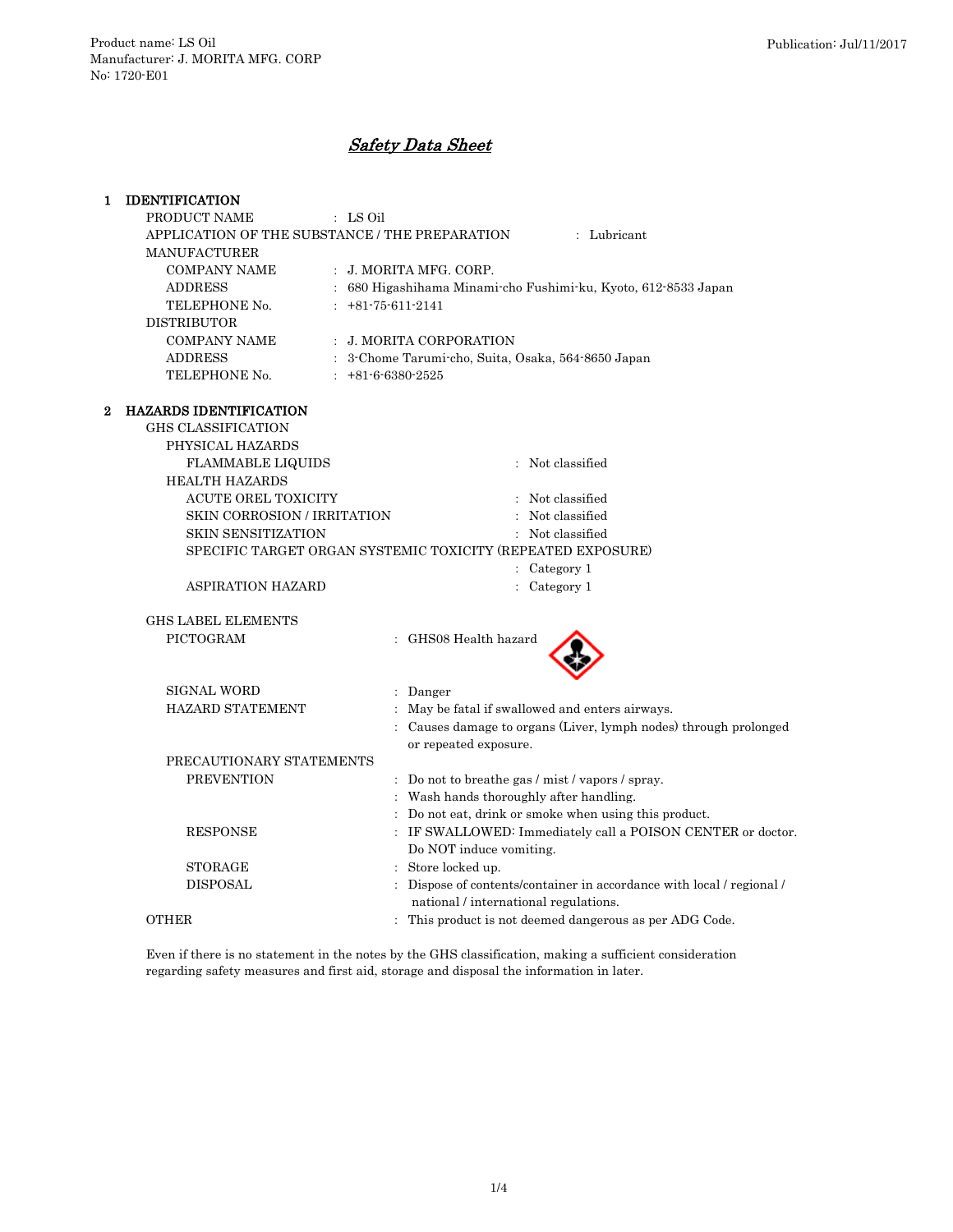# 3 COMPOSITION / INFORMATION ON INGREDIENTS

| GENERAL USE       | Lubricants |                                             |                          |
|-------------------|------------|---------------------------------------------|--------------------------|
| FORMULA           | Mixture    |                                             |                          |
| CHEMICAL NAMES    | $wt\%$     | DANGEROUS OR HAZARDOUS<br><b>COMPONENTS</b> | <b>CASN</b> <sup>o</sup> |
| Liquid paraffin   | 80-99      | Not Applicable                              | $8042 - 47 - 5$          |
| Oiliness improver | 1-20       | Not Applicable                              | Secret                   |

#### 4 FIRST AID MEASURES

- IF INHALED:
	- : Remove victim to fresh air and keep at rest in a position comfortable for breathing.
	- : Get medical advice/attention if you feel unwell.
- IF ON SKIN
	- : Wash with plenty of soap and water.
	- : If skin irritation occurs, get medical advice/attention.
- IF IN EYES
	- : Rinse cautiously with water for several minutes.
	- : If eye irritation persists, get medical advice/attention.
- IF SWALLOWED:
	- : If swallowed,rinse mouth, do not induce vomiting, immediately call a poison center or doctor/ physician.
	- : Get medical advice/attention if you feel unwell.

#### 5 FIRE FIGHTING MEASURES

- SUITABLE EXTINGUISHING MEDIA
- : Chemical water spray(fog), Foam, Dry chemical or Carbon dioxide.
- NOT SUITABLE EXTINGUISHING MEDIA
	- : High volume water jet.
- FIRE FIGHTING INSTRUCTIONS
	- : Wear full protective equipment: eye/face(shield), body (full Bunker Gear), respiratory (SCBA).
- SPECIFIC HAZARDS ARISING FROM THE SUBSTANCE OR MIXTURE
	- : Toxic gas generated in case of fire.

# 6 ACCIDENTAL RELEASE MEASURES

- PERSONAL PRECAUTIONS PROTECTIVE EQUIPMENT AND EMERGENCY PROCEDURES.
	- : Use suitable protective equipment (Section8), when taking up spill.
- ENVIRONMENTAL PRECAUTIONS
	- : Inform respective authorities in case of seepage into water course or sewage system.
	- Do not allow to enter sewers/surface or ground water.

# REMOVAL METHOD

: Pump into a waste container with explosion-proof equipment and/or wipe up with absorbent material. Clean the spilled area with appropriate cleaner.

#### 7 HANDLING AND STORAGE

HANDLING

- : Do not handle until all safety precautions on SDS have been read and understood .
- : Use suitable protective equipment (Section 8).
- : Avoid contact with eyes, skin and clothing.
- : Use outdoors or in a well-ventilated area.
- : Use explosion-proof ventilation to prevent vapor accumulation.
- : Do not breathe fume/gas/mist/vapours/spray.
- : Wash hands thoroughly after handling.
- : Do not eat, drink or smoke when handling this product.
- : Avoid heat, open flames, including pilot light, and strong oxidizing agents.
- : Be grounded all handling equipment to prevent sparking.

**STORAGE** 

- : Store locked up.
- : Store in a cool and dry place with adequate ventilation.
- : Store away from oxidizing agents.
- : Keep away from open flames and high temperatures.
- : Keep container closed when not in use.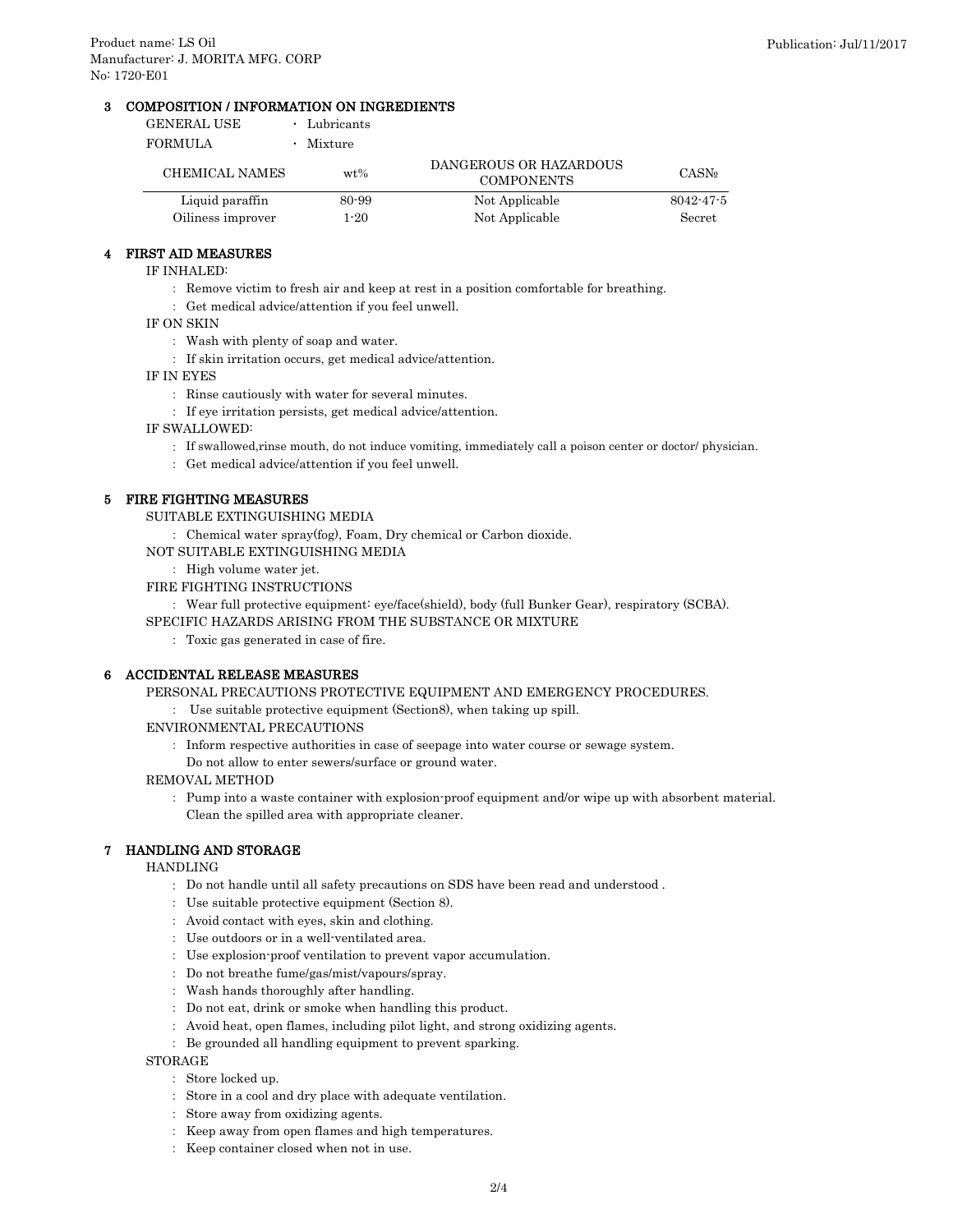# 8 EXPOSURE CONTROLS / PERSONAL PROTECTION

# EXPOSURE CONTROLS

- : Be equipped with local exhaust ventilation(explosion-proof) if you are generate vapor or mist.
- : Make body and eye washer available in the vicinity of the handling place.

OCCUPATIONAL EXPOSURE LIMIT : No information

| PERSONAL PROTECTIVE EQUIPMENT |                                                               |
|-------------------------------|---------------------------------------------------------------|
| <b>RESPIRATORY PROTECTION</b> | : None necessary when room is well-ventilated.                |
|                               | : If vapor or mist is generated, wear a mask for organic gas. |
| <b>HAND PROTECTION</b>        | : Oil resistant gloves                                        |
| <b>EYE PROTECTION</b>         | : Safety glasses.                                             |
| <b>SKIN/BODY PROTECTION</b>   | : Wear oil-proof long sleeve work clothing if you will wet.   |
|                               |                                                               |

# 9 PHYSICAL AND CHEMICAL PROPERTIES

|    | <b>APPEARANCE</b>                                           |  | : Collarless                                                          |                                                                                            |  |  |
|----|-------------------------------------------------------------|--|-----------------------------------------------------------------------|--------------------------------------------------------------------------------------------|--|--|
|    | <b>ODOR</b>                                                 |  | odorless                                                              |                                                                                            |  |  |
|    | <b>BOILING POINT</b>                                        |  | N.A.                                                                  |                                                                                            |  |  |
|    | MELTING POINT                                               |  | -25℃(JIS K-2269 Pour Point) as a representative value                 |                                                                                            |  |  |
|    | <b>FLASH POINT</b>                                          |  | $170^{\circ}$ C< (Method used: C.O.C.)                                |                                                                                            |  |  |
|    | DECOMPOSITION TEMPERATURE                                   |  | : N.A.                                                                |                                                                                            |  |  |
|    | <b>VAPOR PRESSURE</b>                                       |  | : N.A.                                                                |                                                                                            |  |  |
|    | FIRE POINT                                                  |  | : N.A.                                                                |                                                                                            |  |  |
|    | <b>EXPLOSION LIMIT</b>                                      |  | : N.A.                                                                |                                                                                            |  |  |
|    | <b>INITIAL BOILING POINT</b>                                |  | : N.A.                                                                |                                                                                            |  |  |
|    | SPECIFIC GRAVITY                                            |  | : 0.86 g/cm <sup>3</sup> (at 15°C) as a representative value          |                                                                                            |  |  |
|    | KINEMATIC VISCOSITY                                         |  | : 12 mm <sup>2</sup> /s (at 40°C) as a representative value           |                                                                                            |  |  |
|    | SOLUBILITY IN WATER                                         |  | : Insoluble                                                           |                                                                                            |  |  |
|    | <b>OTHER</b>                                                |  | : N.A.                                                                |                                                                                            |  |  |
| 10 | STABILITY AND REACTIVITY                                    |  |                                                                       |                                                                                            |  |  |
|    | <b>STABILITY</b>                                            |  |                                                                       | : This is a stable material under normal and anticipated storage                           |  |  |
|    |                                                             |  | and handling condition.                                               |                                                                                            |  |  |
|    | <b>CONDITION TO AVOID</b>                                   |  | : Open flames, welding arcs, or high temperature sources.             |                                                                                            |  |  |
|    | INCOMPATIBLE MATERIALS                                      |  | : Strong oxidizing agent                                              |                                                                                            |  |  |
|    | 11 TOXICOLOGICAL INFORMATION                                |  |                                                                       |                                                                                            |  |  |
|    | <b>ACUTE TOXICITY(Orel)</b>                                 |  | : Not classified                                                      |                                                                                            |  |  |
|    |                                                             |  | White mineral oil $LD50 > 5000$ mg/kg                                 |                                                                                            |  |  |
|    | <b>ACUTE TOXICITY(Dermal)</b>                               |  | : Classification not possible                                         | No data                                                                                    |  |  |
|    | <b>ACUTE TOXICITY(Mists)</b>                                |  | : Classification not possible                                         | No data                                                                                    |  |  |
|    | SKIN CORROSION / IRRITATION                                 |  | : Not classified<br>Crl; KBL (NZW) Intracutaueous reactivity PII: 1.0 |                                                                                            |  |  |
|    |                                                             |  | Investigation by a third party organization                           |                                                                                            |  |  |
|    | <b>EYE IRRITATION</b>                                       |  | : Classification not possible                                         | No data                                                                                    |  |  |
|    | RESPIRATORY SENSITIZATION                                   |  | : Classification not possible                                         | No data                                                                                    |  |  |
|    | <b>SKIN SENSITIZATION</b>                                   |  | : Not classified                                                      |                                                                                            |  |  |
|    |                                                             |  | LLNA Stimulation index $<$ 3,                                         |                                                                                            |  |  |
|    |                                                             |  | Investigation by a third party organization                           |                                                                                            |  |  |
|    | GERM CELL MUTAGENICITY                                      |  | : Classification not possible                                         | No data                                                                                    |  |  |
|    | CARCINOGENICITY                                             |  | Classification not possible                                           | No data                                                                                    |  |  |
|    | REPRODUCTIVE TOXICITY                                       |  | : Classification not possible                                         | No data                                                                                    |  |  |
|    | SPECIFIC TARGET ORGAN SYSTEMIC TOXICITY (SINGLE EXPOSURE)   |  |                                                                       |                                                                                            |  |  |
|    |                                                             |  | : Classification not possible                                         | No data                                                                                    |  |  |
|    | SPECIFIC TARGET ORGAN SYSTEMIC TOXICITY (REPEATED EXPOSURE) |  |                                                                       |                                                                                            |  |  |
|    |                                                             |  | : Category 1 (Liver, lymph nodes).                                    |                                                                                            |  |  |
|    |                                                             |  |                                                                       | White mineral oil NOEL/LOEL: 1.7mg/kg/day, IUCLID(2000)                                    |  |  |
|    | <b>ASPIRATION HAZARD</b>                                    |  | : Category 1                                                          |                                                                                            |  |  |
|    |                                                             |  |                                                                       | The kinematic viscosity of Hydrocarbon : less than 20.5mm <sup>2</sup> /s, at 40 $\degree$ |  |  |

※ GHS classification of this product in accordance with JIS Z 7252 -2014